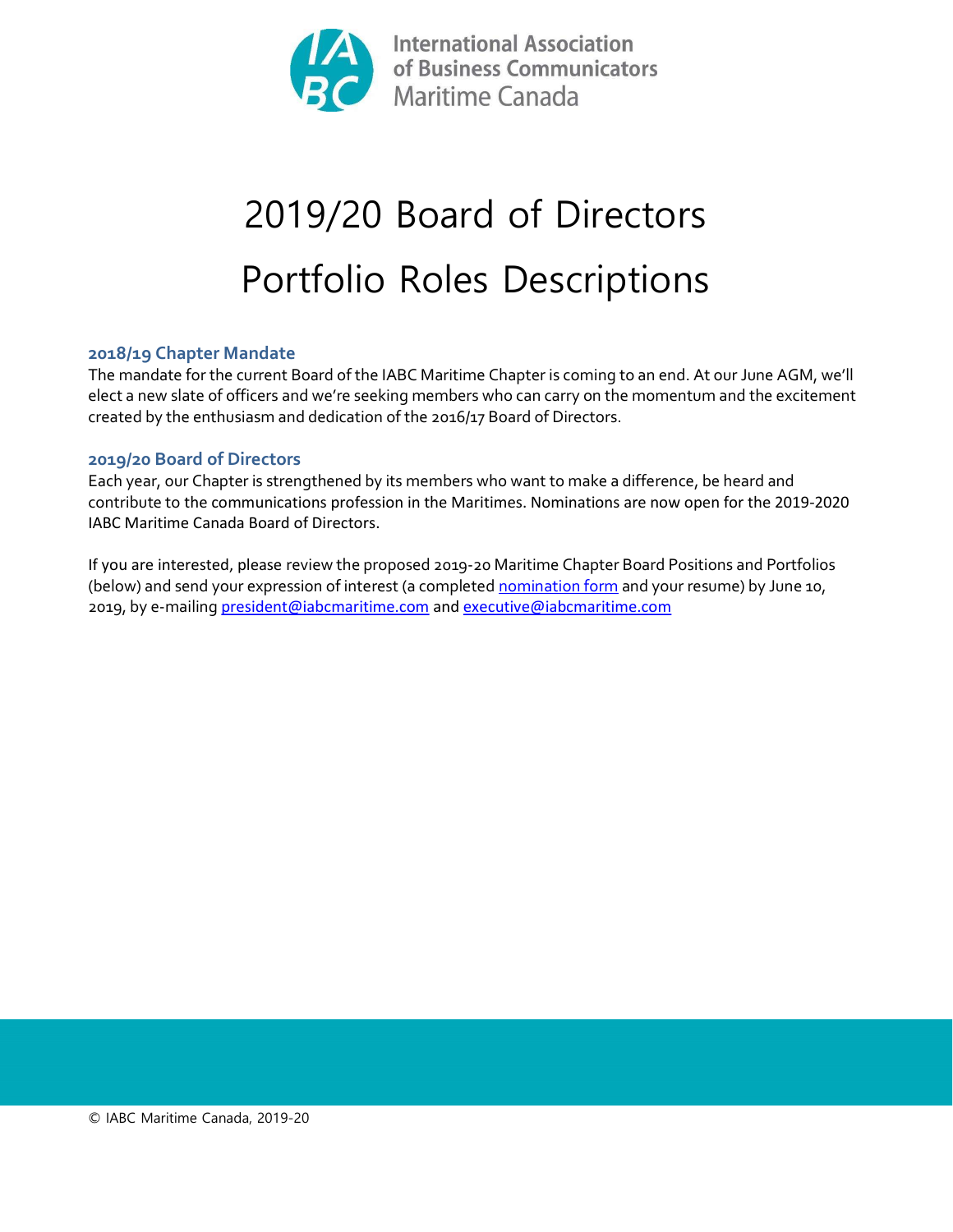

#### President

FOCUS: Championing the chapter, engaging board members and building a sustainable future for IABC Maritime Canada.

- succeeds from previous position as Executive Vice President
- serves as the Chief Executive Officer of IABC Maritime Chapter
- works with board members and provides guidance to ensure a cohesive strategy for the chapter's operations
- exercises general supervision over the Executive and Chapter affairs, representing the Chapter at all member events and acts chapter spokesperson as required
- presides at all meetings of the Executive, the membership and Board meetings
- attends monthly chapter meetings and provides verbal updates to the Board on portfolio status and items for Board consideration and discussion, including updates from IABC headquarters, regional Board and IABC International matters
- serves as Chapter delegate to IABC and to the Canada East Region Board
- together with Past-president and Executive Vice-President, is a member of the Nominating Committee for the following year's board positions

- o provide two bi-annual reports (December and May) at Chapter Board meeting on successes, wins, setbacks, status of portfolio etc. drawing on information from Directors as required
- o ensure all documents produced or received in this role are provided to the Director of Administration to archive appropriately
- o research and informs Board of other Chapter related portfolio best practices for possible adoption
- $\circ$  actively recruit and provide a smooth transition from one board year to the next through succession planning and recruitment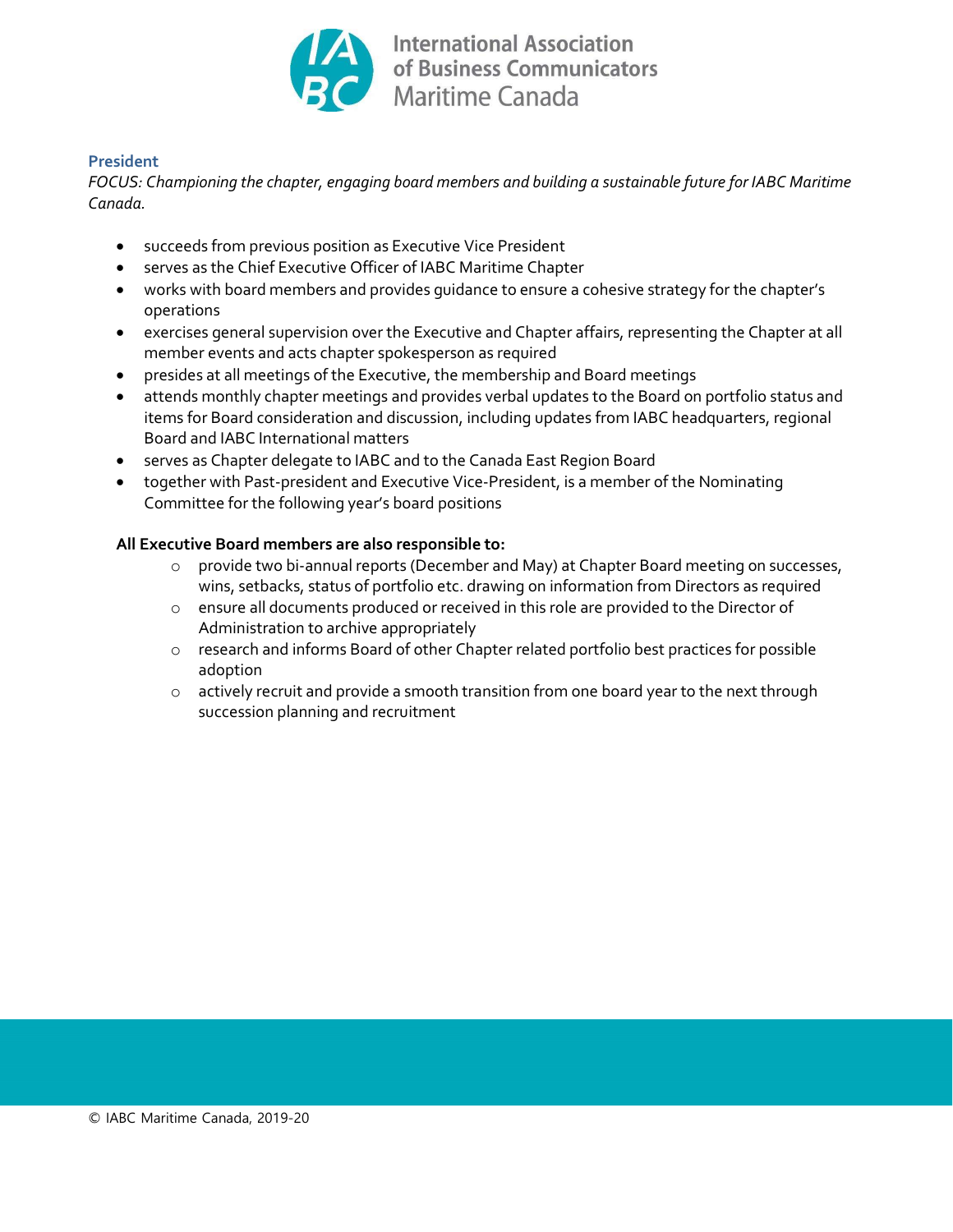

#### Past President

- succeeds from previous position as President
- attends monthly chapter meetings to provide guidance, advice to the Board on all matters
- together with President and Executive Vice-President, makes up the Nominating Committee for the following year's board positions
- researches, prepares and submits Chapter Management Awards for consideration
- researches and informs Board of other Chapter related portfolio best practices for possible adoption
- performs other duties necessary to the office or as prescribed by the President, the Executive Board, membership or IABC Maritime Chapter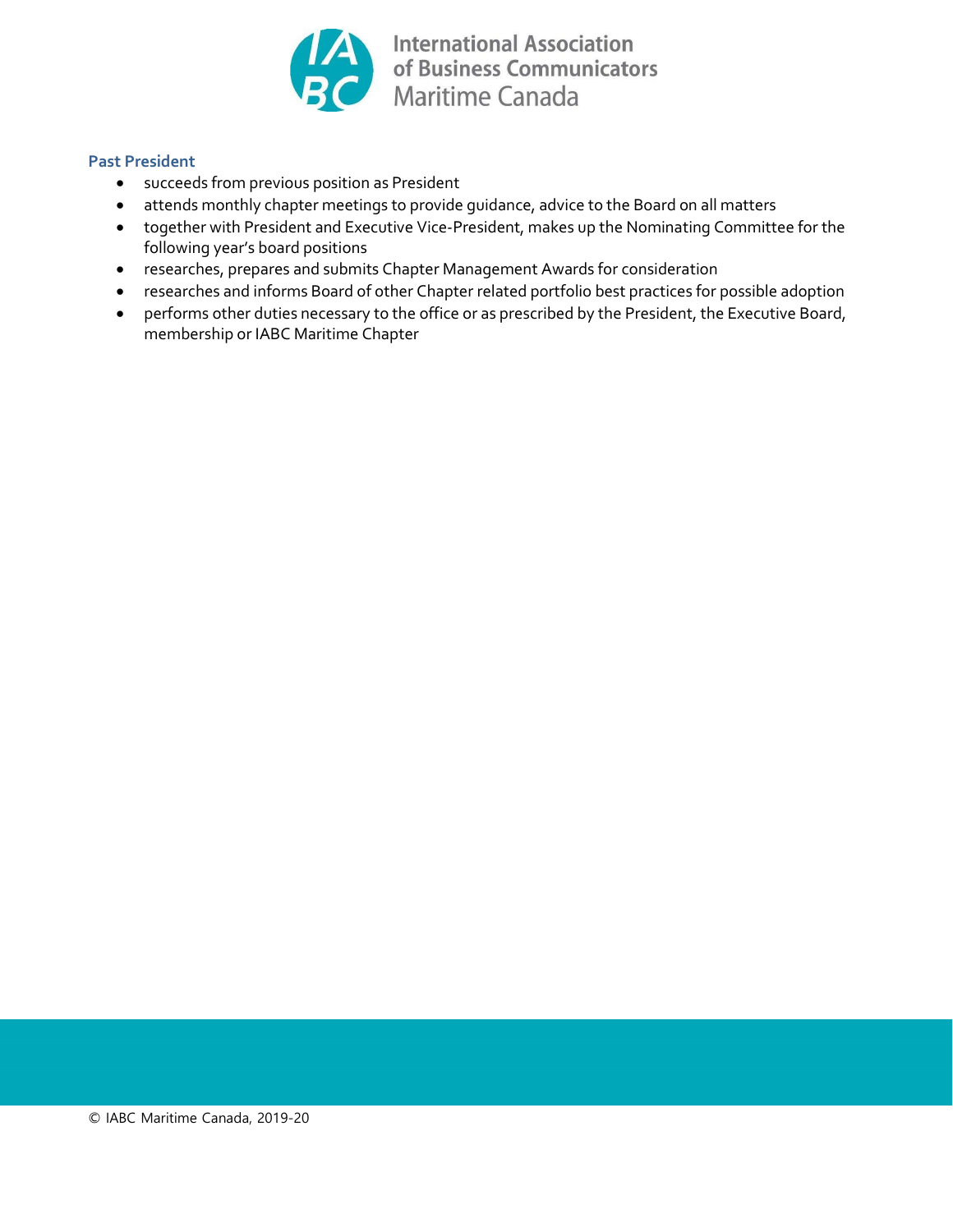

#### Executive Vice President

FOCUS: Providing strategic counsel to the board with the purpose of advancing the chapter's strategic objectives.

- succeeds Chapter President at the end of the President's term, or in the event of a vacancy
- represents the President (during absences) in professional, educational, community and public roles
- attends monthly chapter meetings
- provides advice and counsel to the President and board on the chapter's direction and progress
- supports chapter strategy and initiatives on membership, professional development, communications and marketing
- uses board year to become familiar with roles and responsibilities of the president's role
- together with President and Past President, makes up the Nominating Committee for the following year's board position
- leads special projects as determined by the board

- o provide two bi-annual reports (December and May) at Chapter Board meeting on successes, wins, setbacks, status of portfolio etc. drawing on information from Directors as required
- o ensure all documents produced or received in this role are provided to the Director of Administration to archive appropriately
- o research and informs Board of other Chapter related portfolio best practices for possible adoption
- o actively recruit and provide a smooth transition from one board year to the next through succession planning and recruitment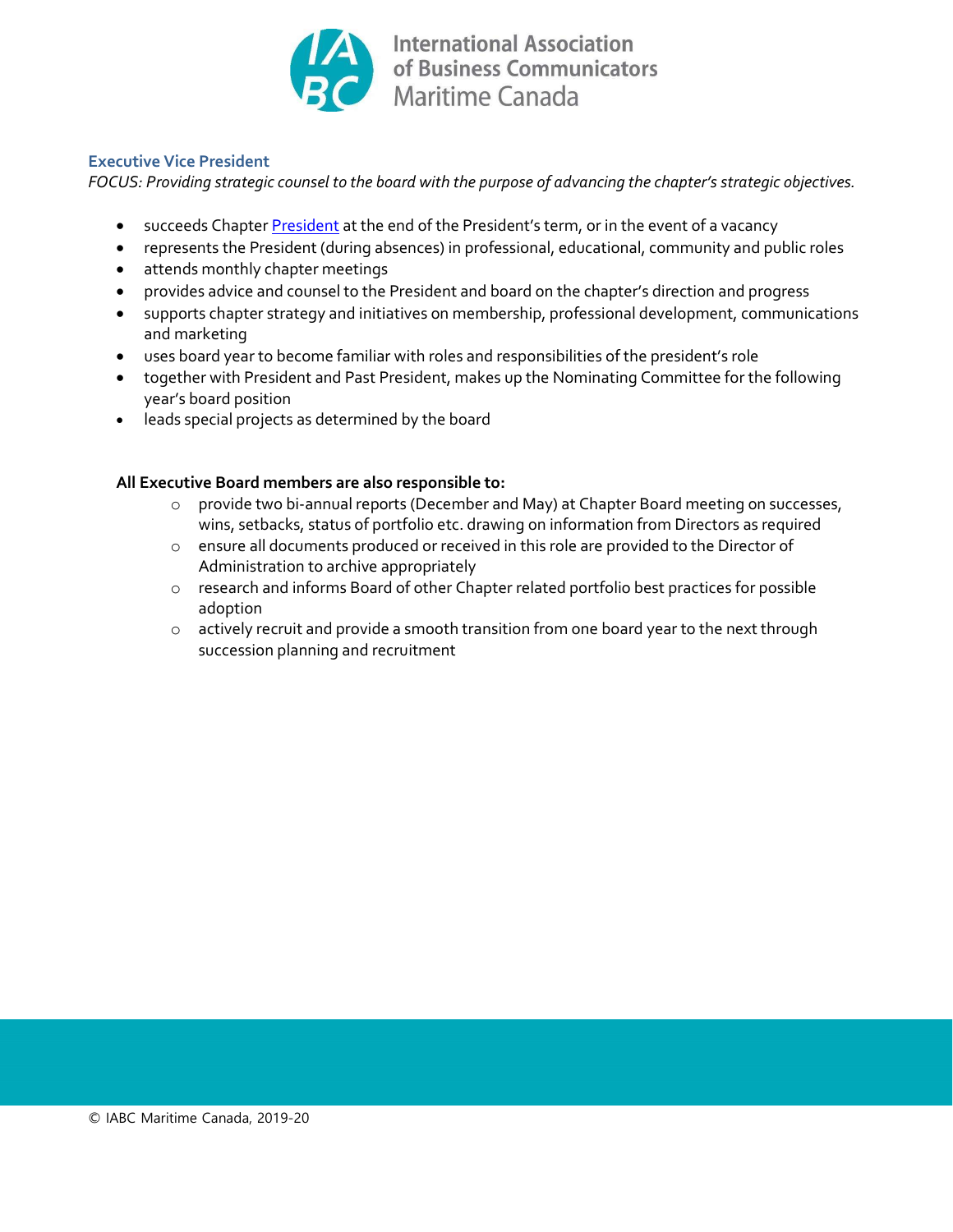

# Finance Portfolio

## Vice President, Finance

FOCUS: Maintaining the good financial health of the chapter, and ensuring the proper disbursement of, and accounting for, chapter funds.

- serves as Treasurer and chief financial officer of the Chapter
- responsible for deposit, safekeeping, and disbursement of the funds of the Chapter; maintain records concerning receipts, expenditures, and assets of the Chapter
- prepares an annual budget and dues recommendations for the Chapter
- prepares full and interim financial reports as directed by the board
- attends monthly chapter meetings and provides verbal updates to the Board on portfolio status and items for Board consideration and discussion
- supports chapter strategy and initiatives on membership, professional development, communications, and marketing

- o provide two bi-annual reports (December and May) at Chapter Board meeting on successes, wins, setbacks, status of portfolio etc. drawing on information from Directors as required
- o ensure all documents produced or received in this role are provided to the Director of Administration to archive appropriately
- o research and informs Board of other Chapter related portfolio best practices for possible adoption
- o actively recruit and provide a smooth transition from one board year to the next through succession planning and recruitment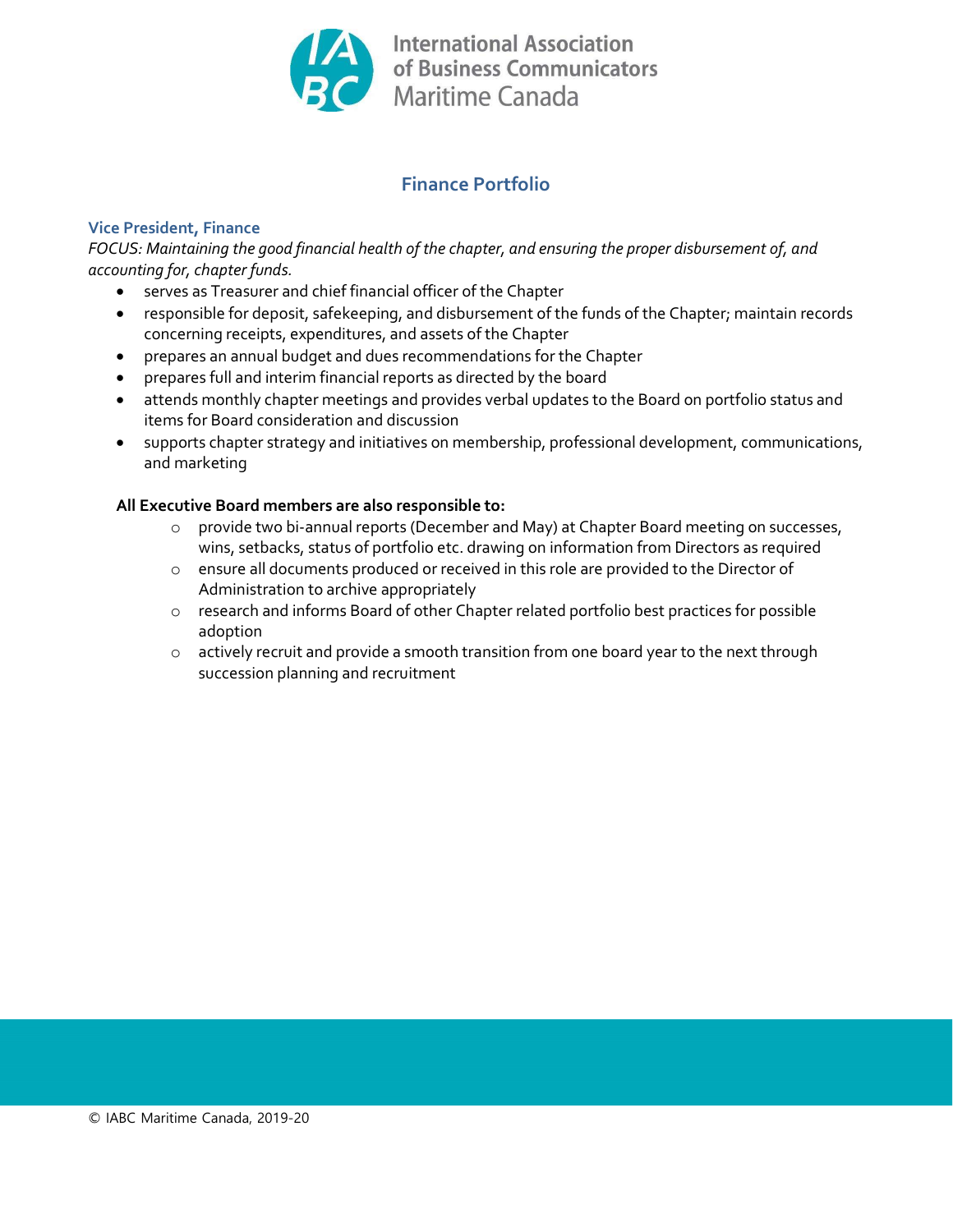

# Finance Portfolio

#### Director, Administration

- records board and annual general meeting minutes, noting any action items for board members, and distributes those minutes to Board members in a timely manner
- produces and distributes board meeting agenda in a timely manner
- responsible for organizing time, date and place of board meetings, and sending reminders to board members
- maintains our board's online archive and any other material necessary to the orderly functioning of the Chapter
- maintains the list of contact details for board members
- sets up monthly meeting space for Chapter meetings
	- All Board Director Members are also responsible to:
		- o support chapter strategy and initiatives on membership, professional development, communications and marketing
		- o attend monthly Chapter Board meetings
		- o provide two bi-annual reports (December and May) at Chapter Board meeting on successes, wins, setbacks, status of portfolio etc.
		- o research and inform Board of other Chapter related portfolio best practices for possible adoption
		- o actively recruit and provide a smooth transition to successor
		- o perform other duties necessary to the office or as prescribed by the President, the Executive Board, membership or IABC Maritime Chapter Bylaws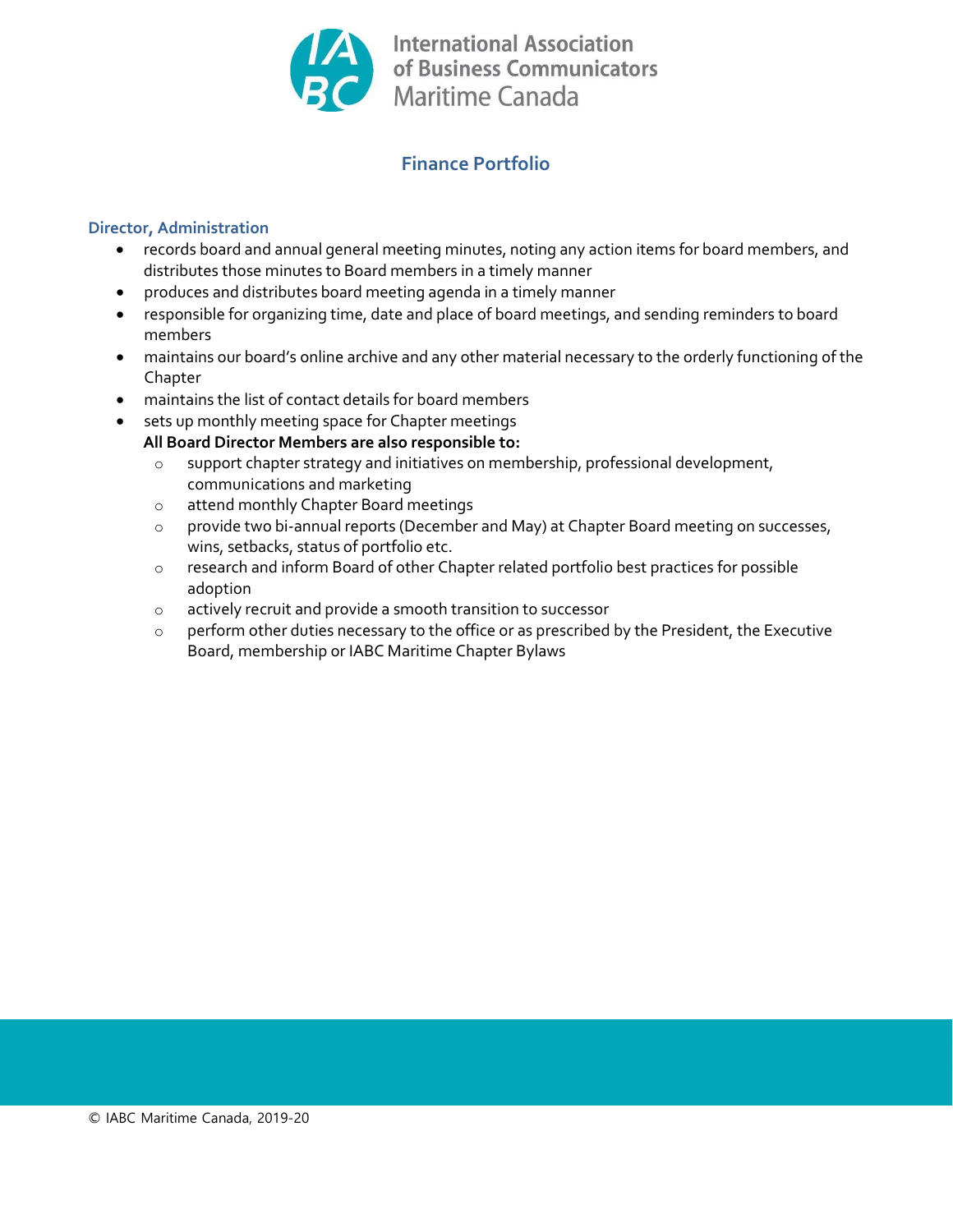

## Membership Portfolio

## Vice President, Membership

FOCUS: Retaining membership, growing membership, and engaging members in chapter activities both as participants and volunteers through ensuring direct communication with each IABC Maritime member.

- maintains membership records through MMA
- receives monthly report through MMA and reports those numbers to the Board at each monthly chapter meetings
- develop and promote new and existing member benefits, recruits new members and provides guidance to the Board on opportunities for member retention
- welcome new members, or those with anniversaries with a phone call, provides details of new members to communications group for promotion/feature on social media, newsletter etc.
- maintains connection to HQ on current best-practice around member management, including membership marketing materials
- Corporate Membership prospecting connect with IABC HQ to understand the process and next step
- works with MSVU and NSCC student representatives to support student membership recruitment, volunteerism
- looks for opportunities to promote IABC awards to members

- o provide two bi-annual reports (December and May) at Chapter Board meeting on successes, wins, setbacks, status of portfolio etc. drawing on information from Directors as required
- o ensure all documents produced or received in this role are provided to the Director of Administration to archive appropriately
- o research and informs Board of other Chapter related portfolio best practices for possible adoption
- $\circ$  actively recruit and provide a smooth transition from one board year to the next through succession planning and recruitment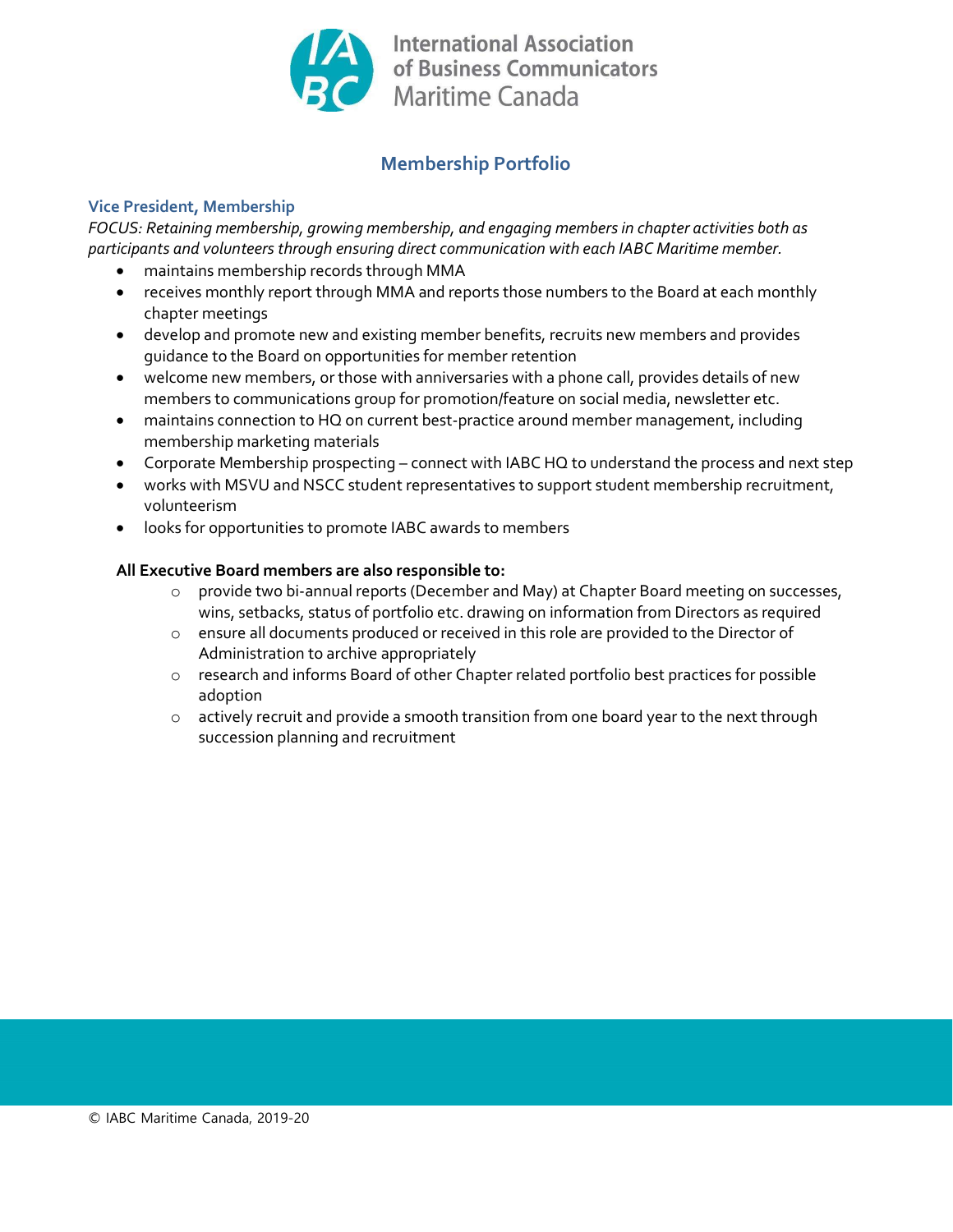

## Membership Portfolio

## NSCC Representative/ MSVU Representative

- acts as liaison between IABC and NSCC/MSVU student body
- attends all monthly Chapter Board Meetings in person
- responsible for volunteer recruitment, co-ordination, recognition for events if required
- identifies and facilitates opportunities to engage students with the work of the Chapter
- organizes an IABC presentation day for the President or VP Membership to PR classmates
- develops student event Host portfolio sessions within school
- prepare two bi-annual reports (December and May) on portfolio status accomplishments, wins, challenges, results, ideas etc. for presentation to Chapter Board
- researches and informs Board of other Chapter related portfolio best practices for possible adoption
- actively recruits and provides a smooth transition to successor
- performs other duties necessary to the office or as prescribed by the President, the Executive Board, membership or IABC Maritime Chapter Bylaws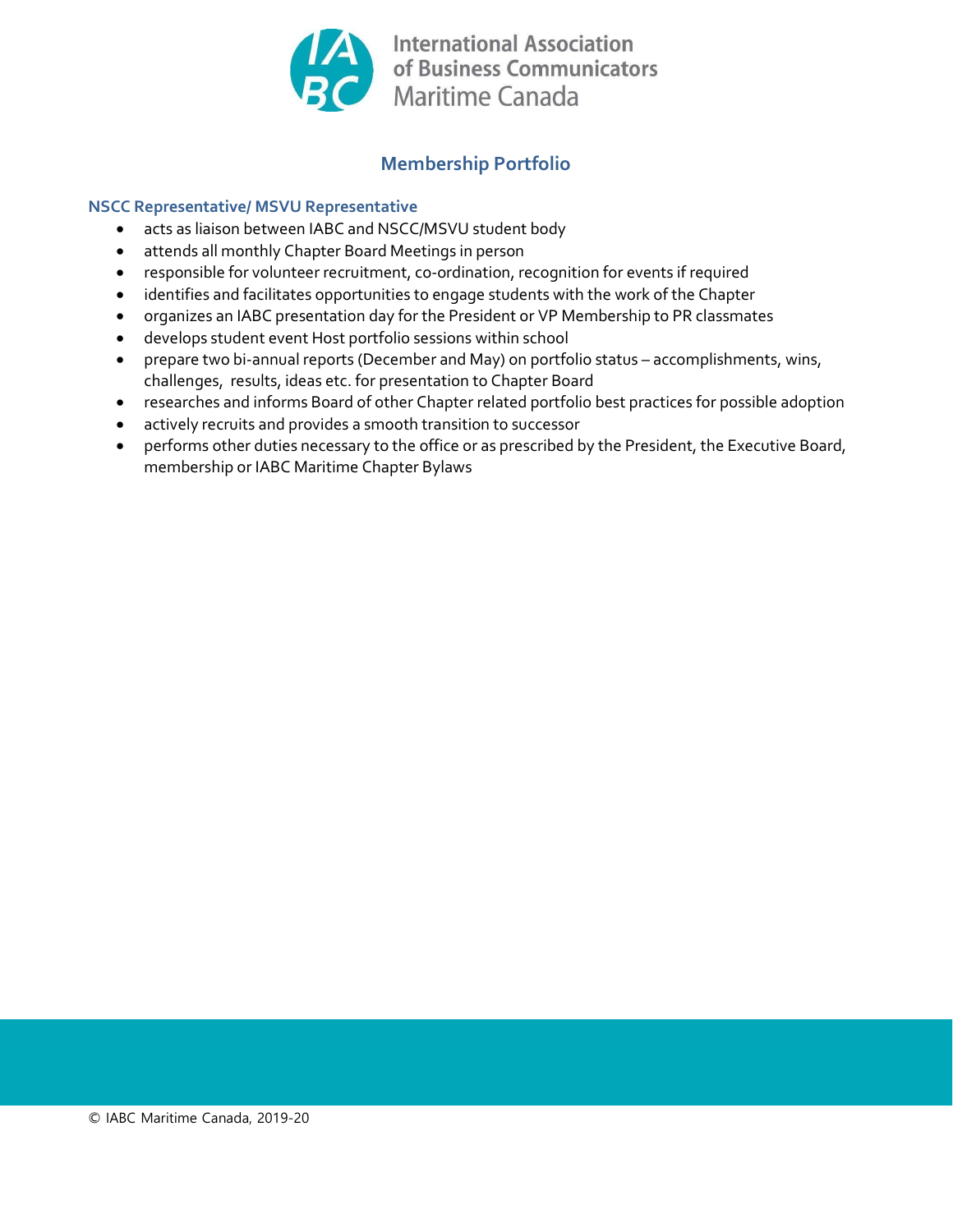

## Membership Portfolio

## IABC Certification Liaison

- in coordination with all other portfolios, promotes accreditation to chapter members
- confers with other ABCs/accredited communicators to provide the VP of Professional Development with advice on professional development sessions and to explore opportunities for ABCs/accredited professionals to deliver PD sessions

- o support chapter strategy and initiatives on membership, professional development, communications and marketing
- o attend monthly Chapter Board meetings
- o provide two bi-annual reports (December and May) at Chapter Board meeting on successes, wins, setbacks, status of portfolio etc.
- o research and inform Board of other Chapter related portfolio best practices for possible adoption
- o actively recruit and provide a smooth transition to successor
- o perform other duties necessary to the office or as prescribed by the President, the Executive Board, membership or IABC Maritime Chapter Bylaws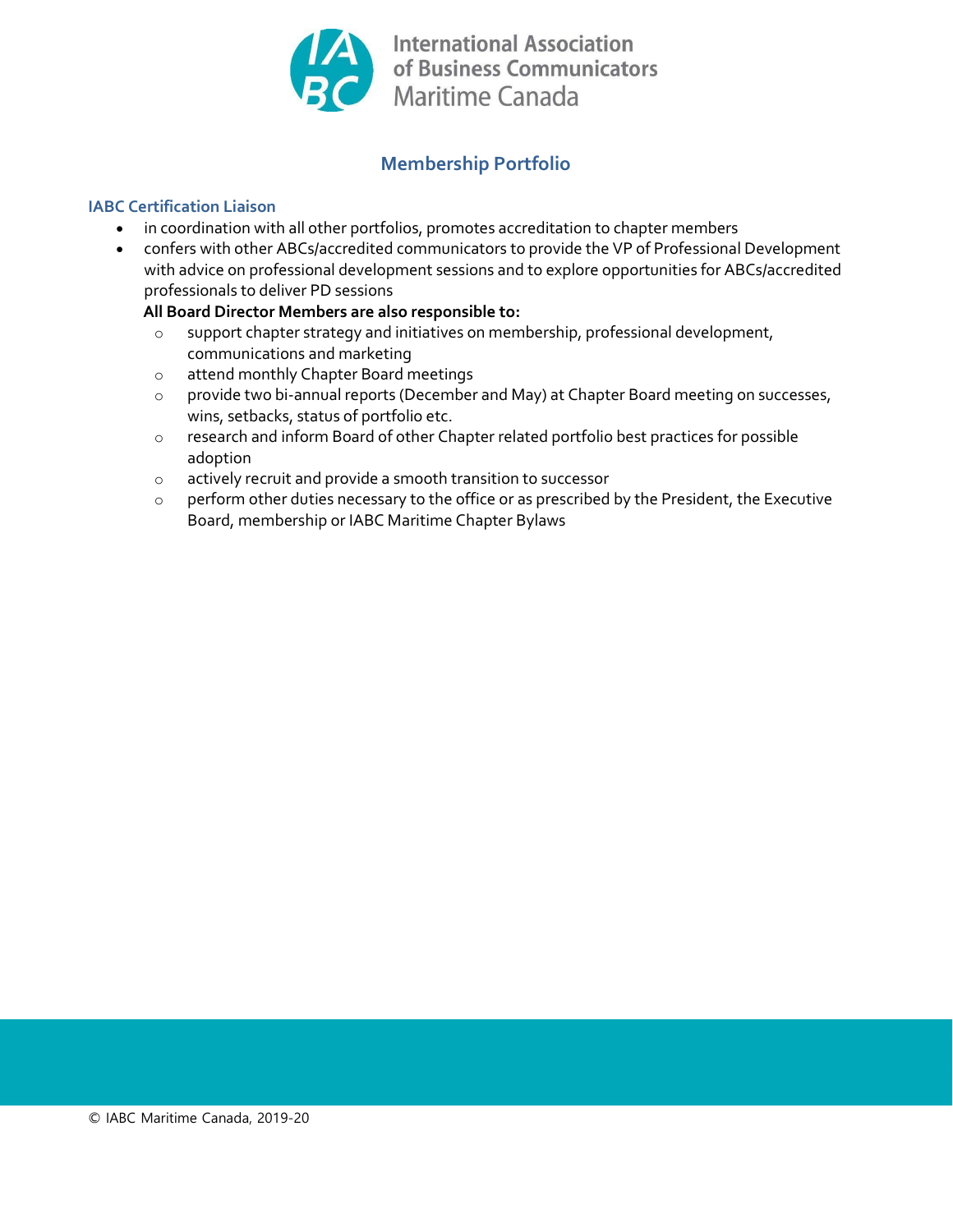

# Communications Portfolio

## Vice Presidents, Marketing and Communications (these key roles could be shared)

- supports all Chapter initiatives contributing to the success of the Chapter's communication with members and key audiences, both internal and external including Board news and Chapter activities
- provides communication support for all portfolios
- manages internal and external communications, including initiatives, newsletter, email-broadcast services, social media, marketing and media.
- if required, responsible for developing and maintaining effective media relations for the Chapter to ensure that key messages are consistent with the Chapter's Communications Strategy
- oversees Directors of Social Media and Newsletters, and provides guidance as required
- prepare two bi-annual reports (December and May) on portfolio status accomplishments, wins, challenges, results, ideas etc. for presentation to Chapter Board at monthly meetings
- researches and informs Board of other Chapter related portfolio best practices for possible adoption
- actively recruits and provides a smooth transition to successor
- performs other duties necessary to the office or as prescribed by the President, the Executive Board, membership or IABC Maritime Chapter Bylaws

- o provide two bi-annual reports (December and May) at Chapter Board meeting on successes, wins, setbacks, status of portfolio etc. drawing on information from Directors as required
- o ensure all documents produced or received in this role are provided to the Director of Administration to archive appropriately
- o research and informs Board of other Chapter related portfolio best practices for possible adoption
- $\circ$  actively recruit and provide a smooth transition from one board year to the next through succession planning and recruitment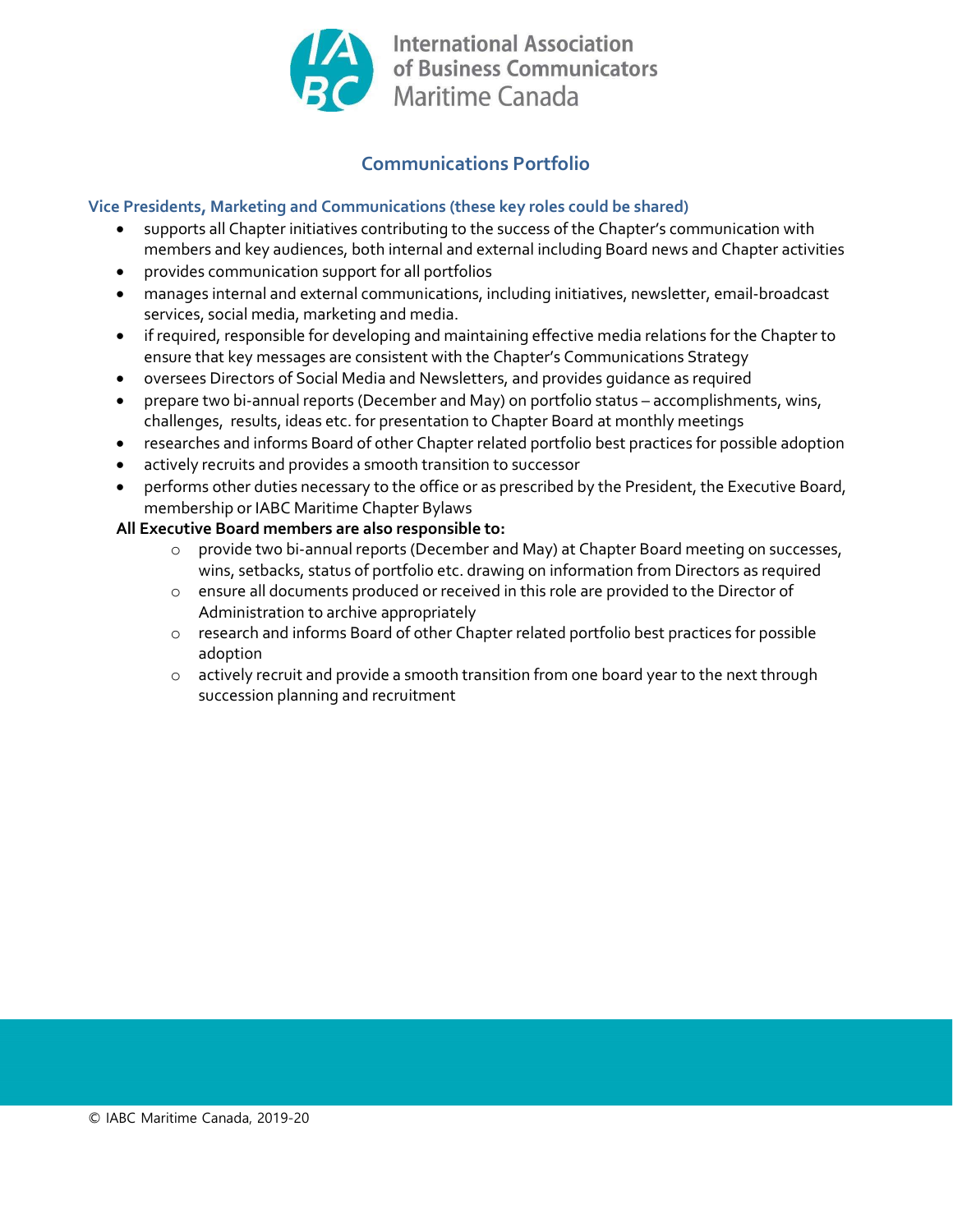

# Communications Portfolio

#### Director of Social Media

- maintains and updates the chapter's **Facebook page and Twitter** feed in consultation with the VP of Communications & Marketing
- promotes chapter and IABC International resources through social media
- provides counsel on new social media options for chapter consideration and makes recommendations on best-practice

- o support chapter strategy and initiatives on membership, professional development, communications and marketing
- o attend monthly Chapter Board meetings
- o provide two bi-annual reports (December and May) at Chapter Board meeting on successes, wins, setbacks, status of portfolio etc.
- o research and inform Board of other Chapter related portfolio best practices for possible adoption
- o actively recruit and provide a smooth transition to successor
- o perform other duties necessary to the office or as prescribed by the President, the Executive Board, membership or IABC Maritime Chapter Bylaws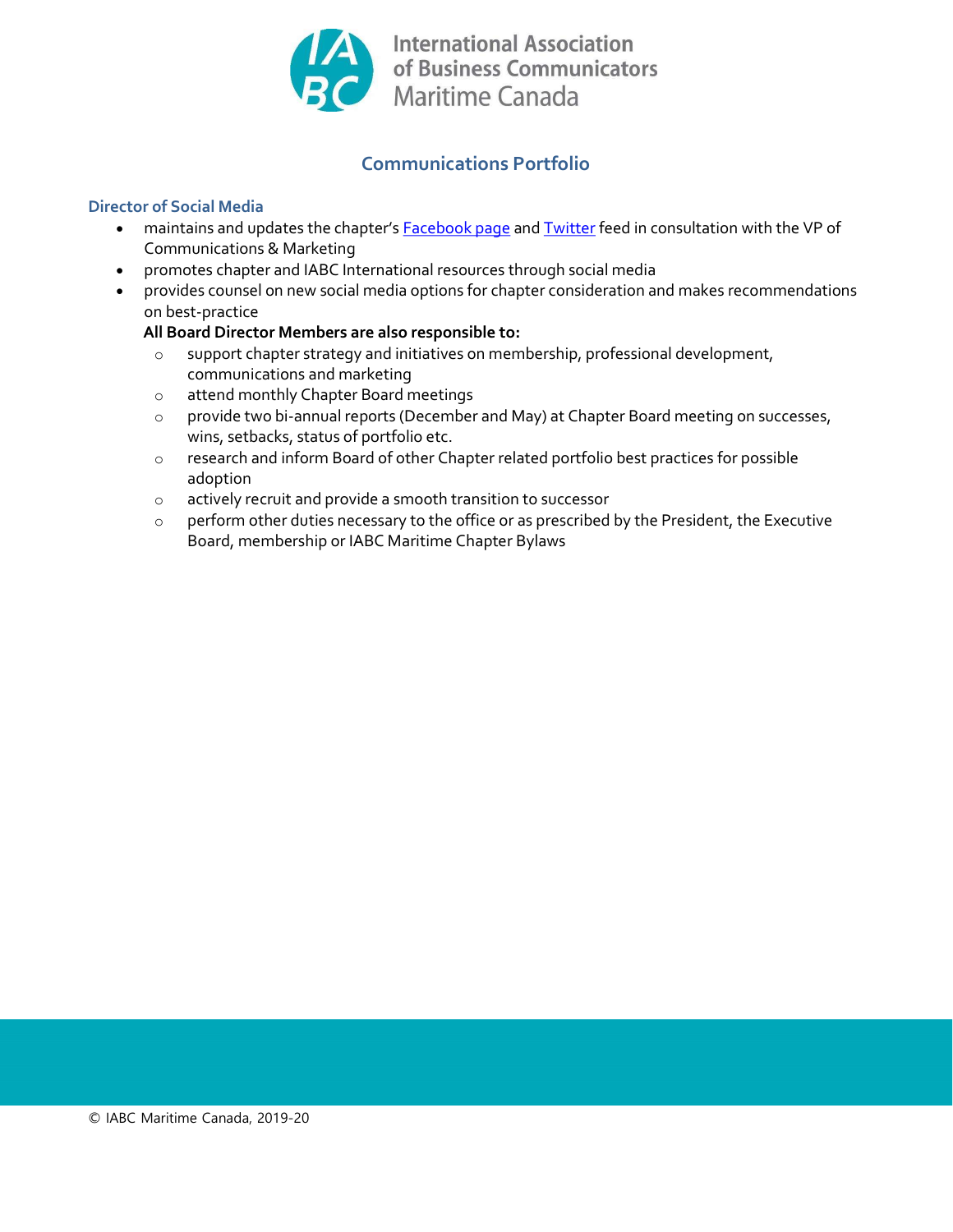

# Communications Portfolio

## Director of Newsletters

- produces the chapter's newsletter in consultation with the VP of Communications
- promotes chapter and IABC international resources through newsletter content
	- All Board Director Members are also responsible to:
		- o support chapter strategy and initiatives on membership, professional development, communications and marketing
		- o attend monthly Chapter Board meetings
		- o provide two bi-annual reports (December and May) at Chapter Board meeting on successes, wins, setbacks, status of portfolio etc.
		- o research and inform Board of other Chapter related portfolio best practices for possible adoption
		- o actively recruit and provide a smooth transition to successor
		- o perform other duties necessary to the office or as prescribed by the President, the Executive Board, membership or IABC Maritime Chapter Bylaws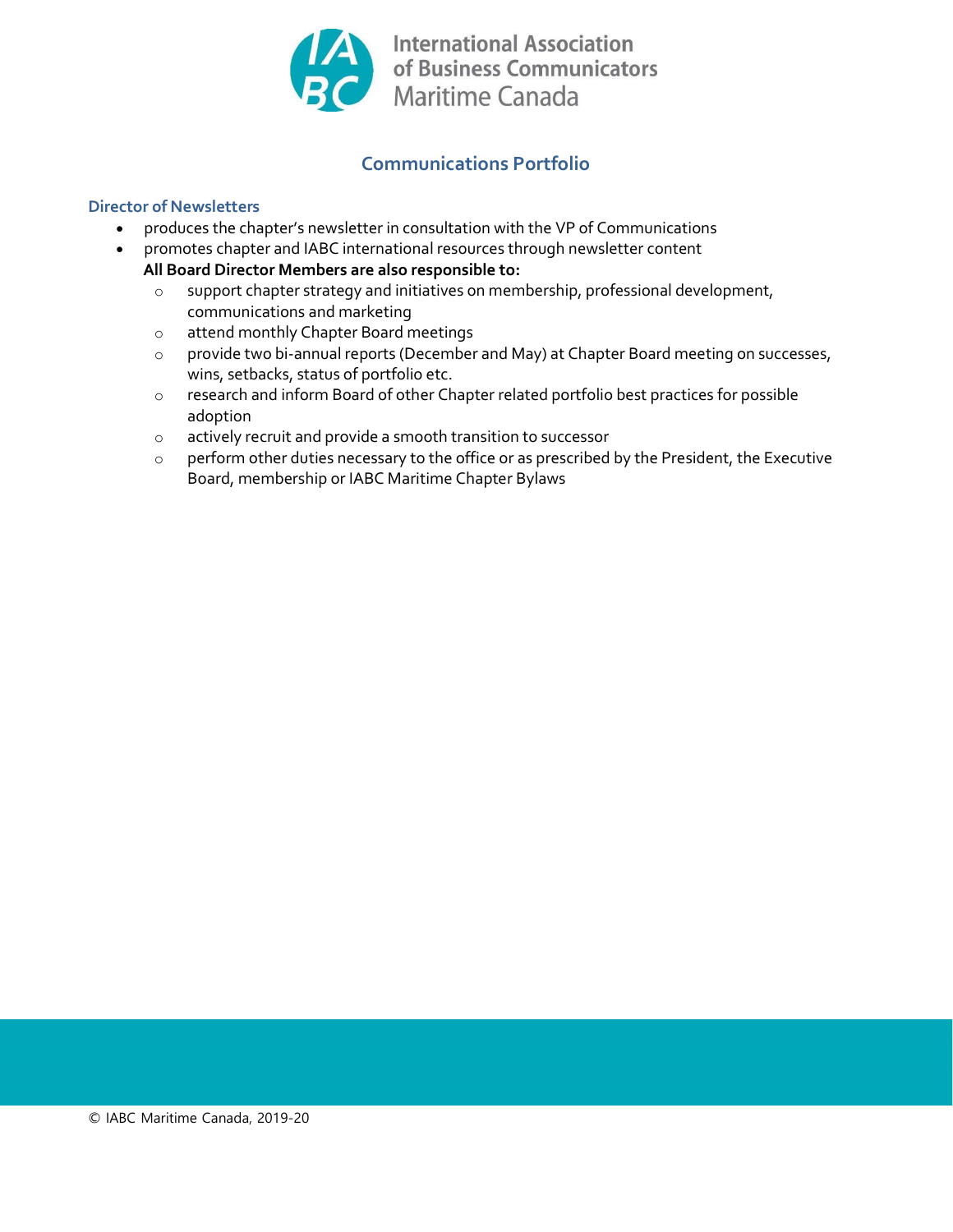

# Communications Portfolio

#### Vice President of Web Strategy

- maintains our chapter's website in consultation with the VP of Communications & Marketing
- maintain relationships with the IABC head office Webmaster in order to take best advantage of IABC International web support and resources
- promote chapter and IABC international resources through web content and support efforts of Jobline, PD portfolio etc.
- maintains archived records on Drop Box/Google Docs
	- All Board Director Members are also responsible to:
		- o support chapter strategy and initiatives on membership, professional development, communications and marketing
		- o attend monthly Chapter Board meetings
		- o provide two bi-annual reports (December and May) at Chapter Board meeting on successes, wins, setbacks, status of portfolio etc.
		- o research and inform Board of other Chapter related portfolio best practices for possible adoption
		- o actively recruit and provide a smooth transition to successor
		- o perform other duties necessary to the office or as prescribed by the President, the Executive Board, membership or IABC Maritime Chapter Bylaws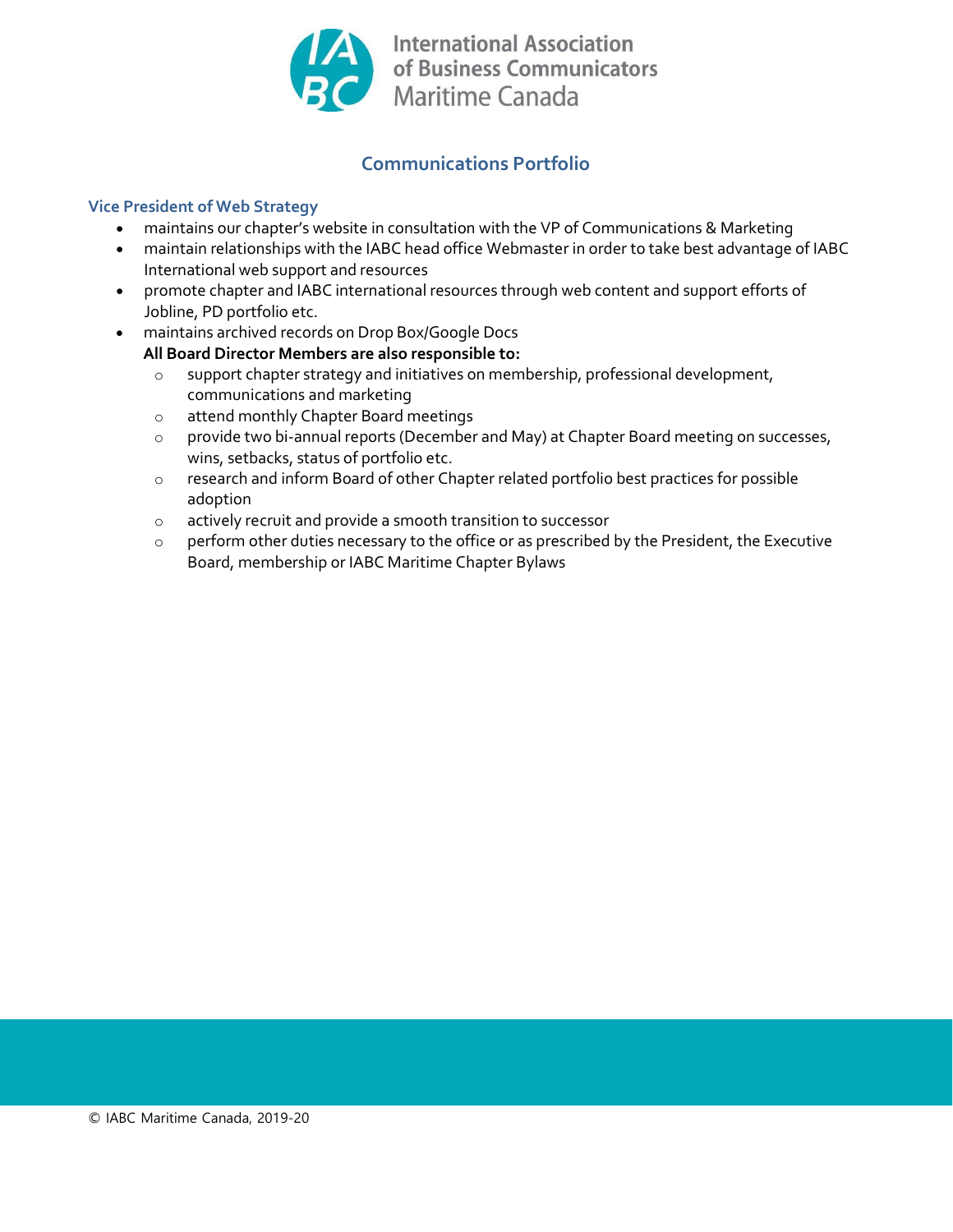

# Professional Development Portfolio

## Vice President, Professional Development

FOCUS: Providing professional development opportunities that engage and educate chapter members, and attract new members.

- develops strategy and manages the chapter's professional development (PD) program, in consultation with the board and guided by our chapter's member surveys and event feedback, including procuring speakers, and including an evaluation mechanism
- oversees the efforts of Director of Administration and Logistics, and the ABC/Accreditation Liaison
- works with the ABC/Accreditation Liaison to promote accreditation and support chapter members seeking accreditation
- will be broadly supported by other board members in producing successful PD events.
- sessions should reflect the interests of members as identified through past board year experience
- works closely with Marketing & Communications to produce and distribute PD session promotional material to members and prospects and arrange for photos day of for publication with article on Chapter website and through other media
- Contributes to development of Editorial Calendar for 2016-17
- Sends appropriate thank-you notes to speakers

- support chapter strategy and initiatives on membership, professional development, communications and marketing
- o attend monthly Chapter Board meetings
- o provide two bi-annual reports (December and May) at Chapter Board meeting on successes, wins, setbacks, status of portfolio etc.
- o research and inform Board of other Chapter related portfolio best practices for possible adoption
- o actively recruit and provide a smooth transition to successor
- o perform other duties necessary to the office or as prescribed by the President, the Executive Board, membership or IABC Maritime Chapter Bylaws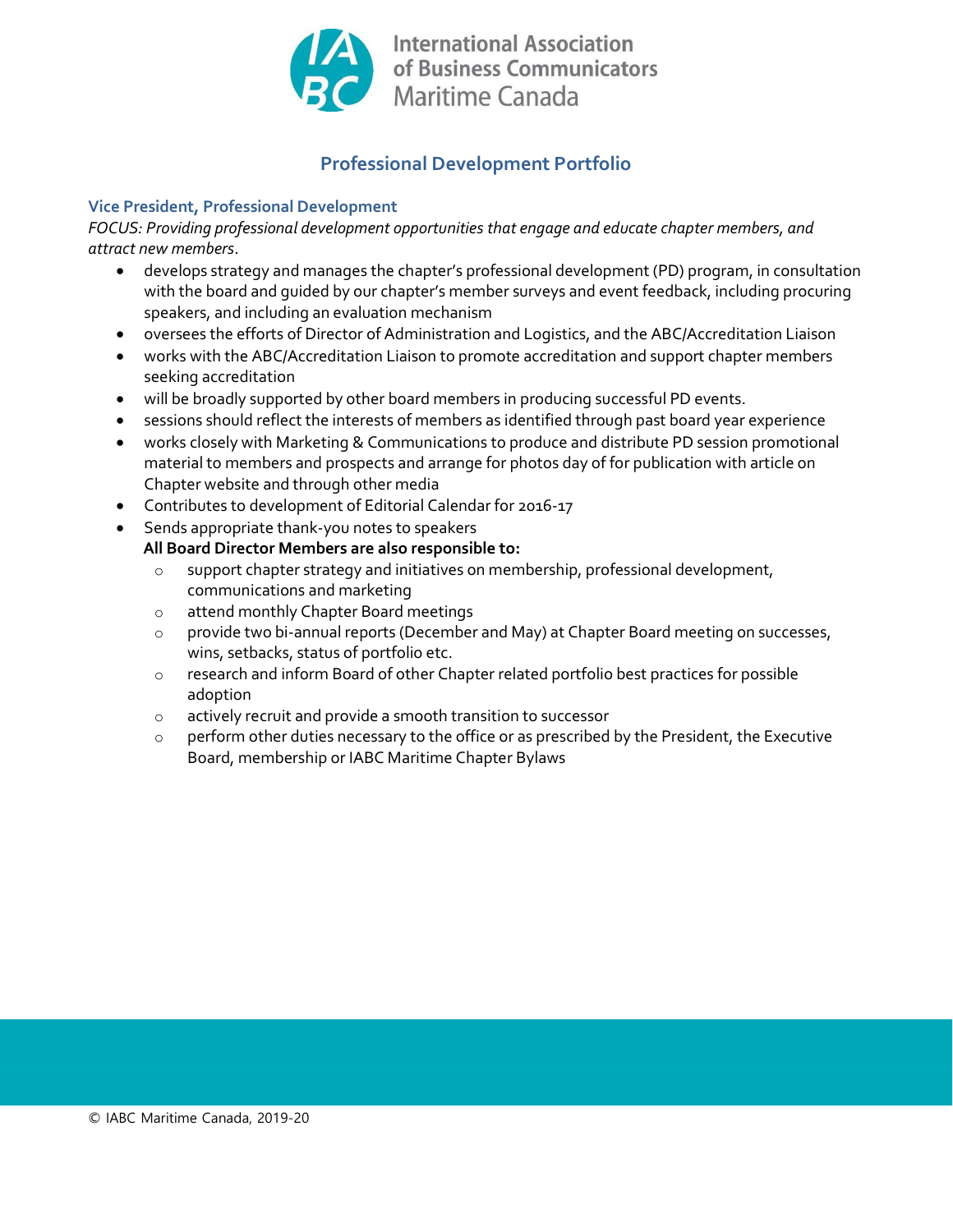

# Professional Development Portfolio

## Director of Partnerships

- in consultation with the Communications & Marketing implements strategy to build partnerships, acquire sponsorships and promote the IABC Maritime Canada brand, and to promote and grow Job Line
- maintains existing partnerships and relationships of benefit for the Chapter
- acts as a liaison with related communications organizations in the Maritimes (CPRS)
- seeks partnerships with associated groups (ex. Chamber of Commerce, Downtown Business Association, CWC, etc.).
- solicits sponsorships opportunities
- manages the United Way/Gift of Giving event
- coordinates Job Line, including with the Director of Social Media to amplify opportunities

- o support chapter strategy and initiatives on membership, professional development, communications and marketing
- o attend monthly Chapter Board meetings
- o provide two bi-annual reports (December and May) at Chapter Board meeting on successes, wins, setbacks, status of portfolio etc.
- o research and inform Board of other Chapter related portfolio best practices for possible adoption
- o actively recruit and provide a smooth transition to successor
- $\circ$  perform other duties necessary to the office or as prescribed by the President, the Executive Board, membership or IABC Maritime Chapter Bylaws